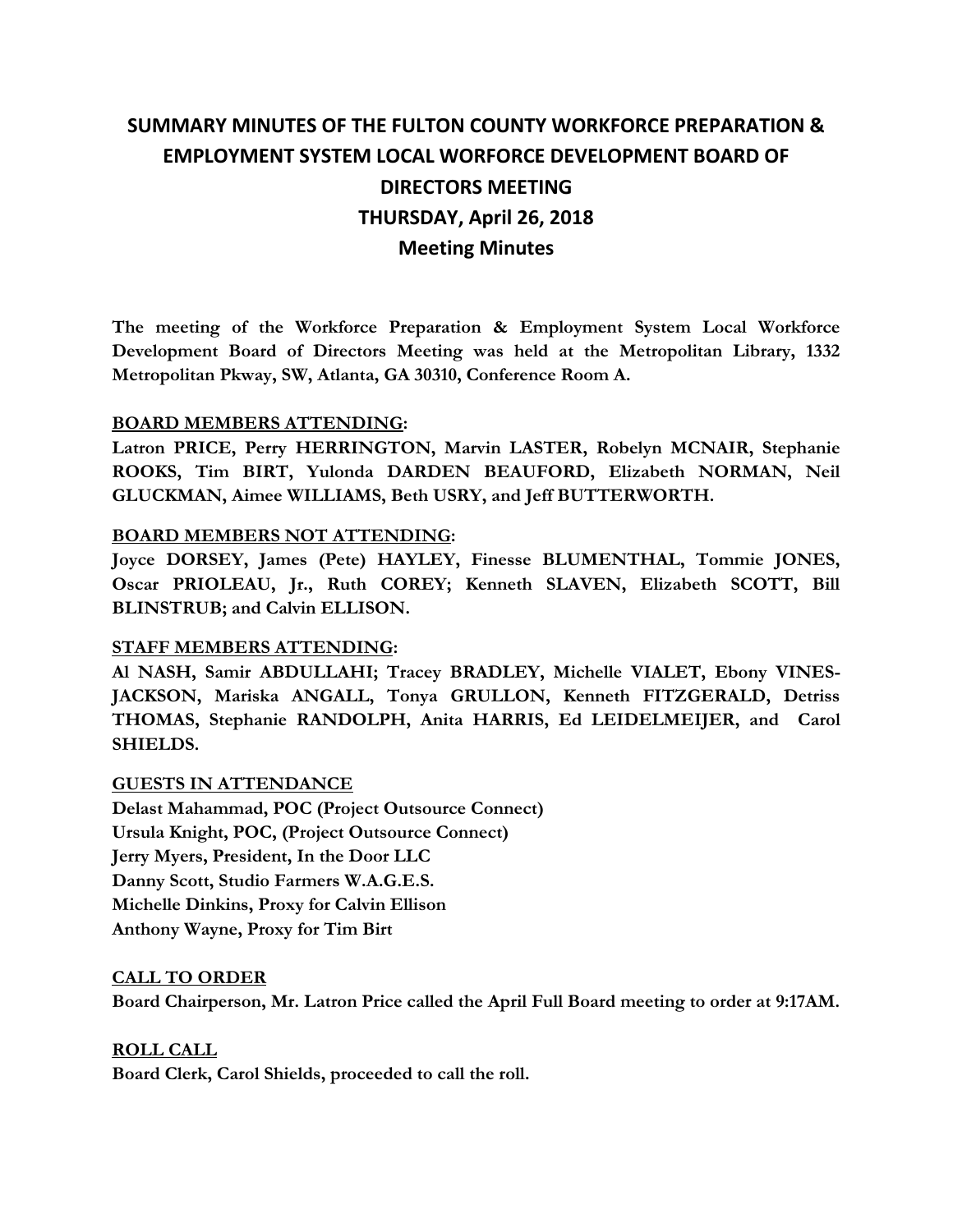## **OPENING CEREMONIES**

**Chairperson introduced himself and welcomed and thanked everyone for attending the meeting.** 

#### **PUBLIC COMMENT:**

**Danny Scott, Dekalb County – Studio Farmers W.A.G.E.S. DeLast Muhammad, POC(Project Outsource Connect)**

**Board Chairperson Latron Price confirmed that those two public comments cards had been submitted. He invited both Danny Scott and DeLast Muhammad into the meeting for public comment.**

**After public comments, Chairperson Price recognized Edward Leidelmeijer Chief of Staff to Commissioner Liz Hausmann and Anita Harris representative to Commissioner Natalie Hall.** 

#### **MINUTES**

**The minutes were tabled until the end of the meeting.**

#### **AGENDA**

**Perry Herrington made a motion to accept the agenda at 9:40AM. Robelyn McNair made the motion to accept the motion and it was seconded by Latron Price. There were no voting items.**

#### **WIOA and Legislative UPDATES/ONE STOP OPERATOR**

**After the agenda was accepted, the outline of the agenda was changed to allow the introduction of Mr. Jerry Myers, President of the One Stop Operator due to his request to depart for another meeting.** 

**Tracey Bradley, Division Manager, introduced Jerry Myers, President, One Stop Operator, IN THE DOOR, LLC. Mr. Myers introduced himself and advised he is looking forward to building a great relationship with our Workforce Development Division and appreciates the opportunity to serve the citizens of Fulton County.**

**Chairman Price requested a motion to execute the MOU agreement which was accepted at the BOC meeting.** 

**A quorum was announced at 9:45A.M.**

**Since there was a quorum, Stephanie Rooks made a motion for the MOU for the One Stop Operator and seconded by Elizabeth Norman. All were in favor and not abstentions. The motion was carried for the One Stop Shop Operator.**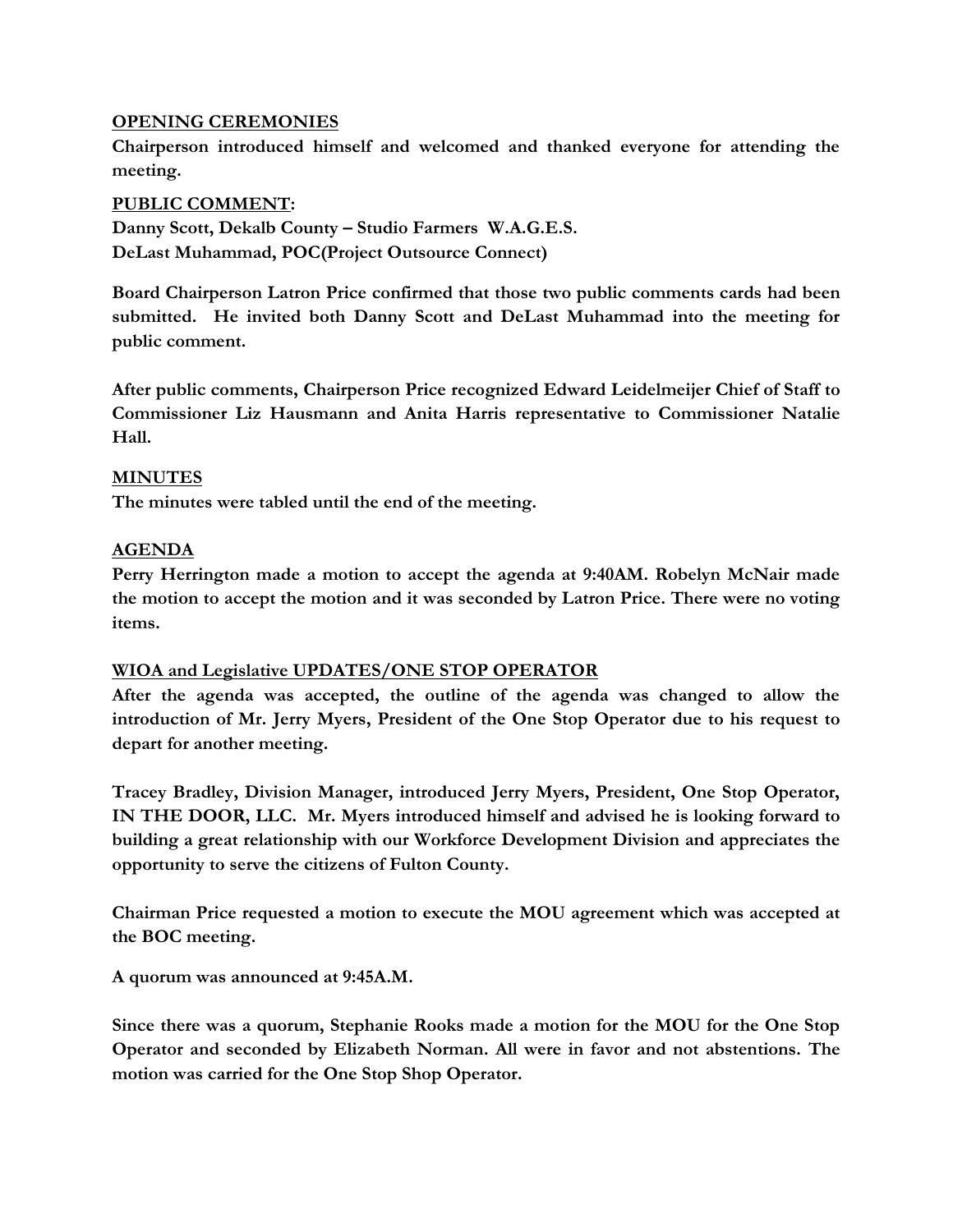#### **FINANCE**

**The Financial report was discussed Mariska Angall, Interim Financial Manager. Financial informational report was disseminated to the board as well sent via email before the meeting for the board members to review. She briefly discussed the grant that expired February 30, 2018 as well as future and unobligated balances that will be remaining. The grant closeout is June 30th, which has additional expenditures. Based on her information, it looks that funding will be spent down for the grants.** 

#### **TASKFORCE COMMITTEES**

**Chairman Price next focus and discussion was on making certain that our task force committees are functioning and meeting properly. For those board members that have not signed up for a committee, he encouraged that they sign up for a Taskforce committee that they would be interested in. Conference calls can be done for committee meetings. For each Taskforce committee, there has to be non-member board member as a subject matter expertise from the community such as business leader, a person in Fulton County that works with you, who has time available to be part of a committee and can actively speak on some of the things going on in the community. A resume is recommended to show the expertise and it will be keep it on file. Each committee should have a staff member.** 

**Chairman Price asked the committee to formalize some sort of social environment for the board members to come together and discuss what is happening in their different areas of the committees to bring cohesiveness to the board. Robelyn McNair agreed to take the initiative to organize the event along with Perry Herrington. A questionnaire will be sent out to board members.** 

**Division Manager Tracey Bradley will assign a staff member to each Taskforce Committee and will notify the board.**

**This will allow us to know where we are in terms compliance based on the mixed of the board between public sector, education, academia, business community, and trade union organization per Perry Herrington. If we are out of compliance we deal with the information so that when we come back to the meeting we will be incompliance.** 

#### **GRANT FUTURE PLANS**

**Grant future plans were discussed by Tracey Bradley. The future grant plans are to look at organizations that may be to help with our programs to follow federal, state, and county law related to workforce innovation opportunities, vetting these organizations, RSP's, etc.,** 

**Tracey Bradley advised that there will be an upcoming Directors Meeting in May and when the official announcement comes out he will disseminate the information to the board members concerning the amount of funding for DW and Adult and Youth.** 

**There were no Taskforce Committee Reports.**